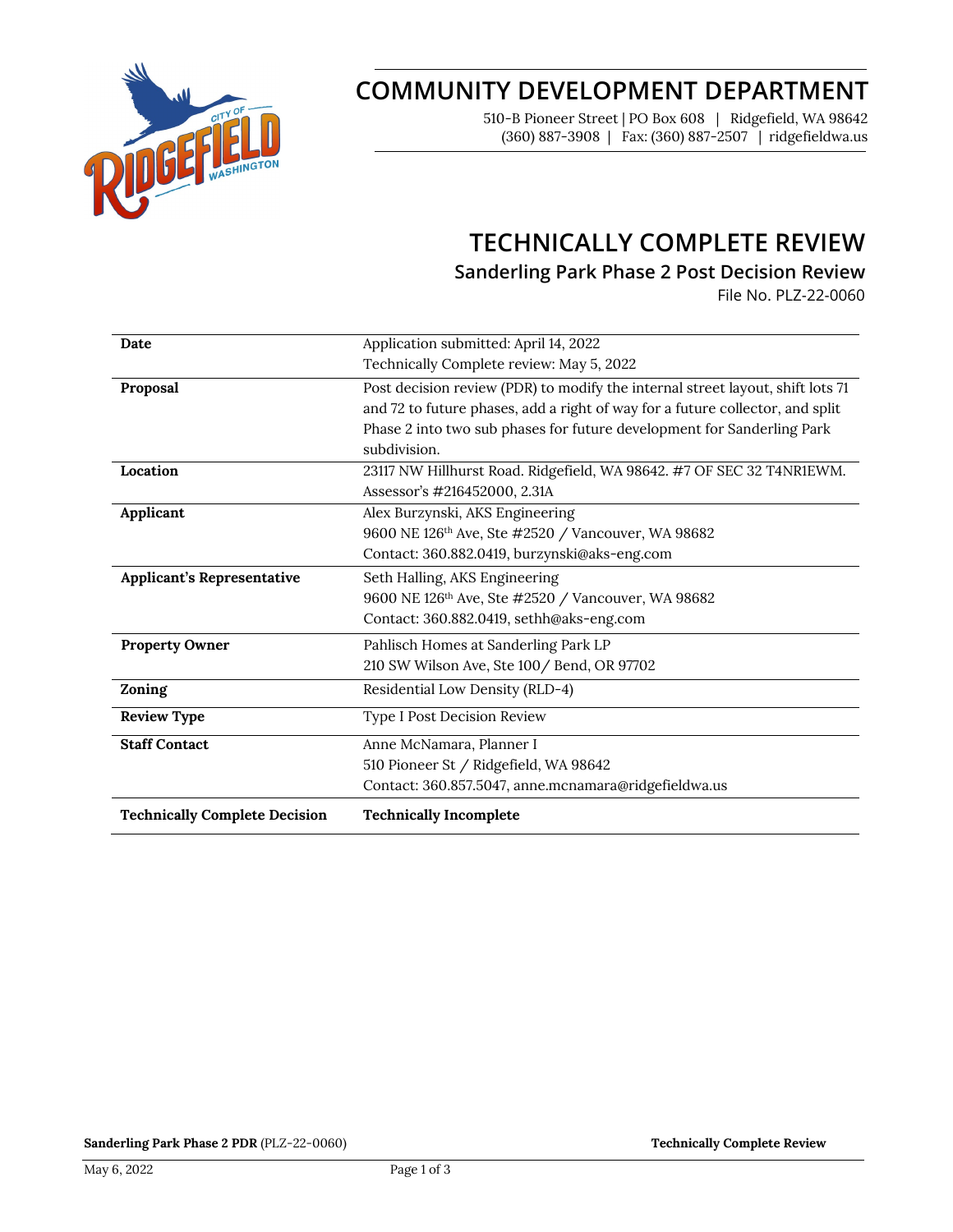# **I. TECHNICALLY COMPLETE INVENTORY**

## A. RDC 18.310.050 - Review for technically complete status

*An application is technically complete if it meets the specific application requirements of applicable land use reviews and includes the following:*

*1. A completed, clearly legible, original application form signed by the owner(s) of the property subject to the application or by a representative authorized to do so by written instrument executed by the owner(s) and filed with the application;* 

This requirement is complete.

*2. A legal description supplied by the Clark County survey records division, a title company, surveyor licensed in the State of Washington, or other party approved by the review authority, and current Clark County assessor map(s) showing the property(ies) subject to the application;*

This requirement is complete.

*3. For a Type II - IV process, current Clark County assessor map showing the properties within a 300-foot radius of the subject site as required in Sections 18.310.070 (Type II) and a typed list and set of self-adhesive labels of the names and addresses of owners of all properties within that radius, certified as accurate and complete by the Clark County assessor, a title company, licensed surveyor, or other party approved by the city clerktreasurer;*

This requirement does not apply.

*4. A copy of the pre-application review prepared by the planning director and any required materials resulting from that review;*

This requirement does not apply.

*5. SEPA checklist;*

SEPA review has been completed for this site. The proposed PDR does not require additional SEPA review.

- *6. GIS compatible, or similar format, information including base maps, tax assessor maps, site plan, elevations, and other information requested by the planning director in the pre-application staff review; and* This requirement is complete.
- *7. Payment of all fees required under Chapter 18.060 et seq.*

This requirement is complete.

#### **Findings**

Staff finds that the requirements in RDC 18.310.050 are complete.

### B. Narrative

The applicant submitted a narrative on April 14, 2022.

### **Findings**

Staff finds that the narrative is technically complete.

### C. Plans

The applicant submitted plans on April 14, 2022.